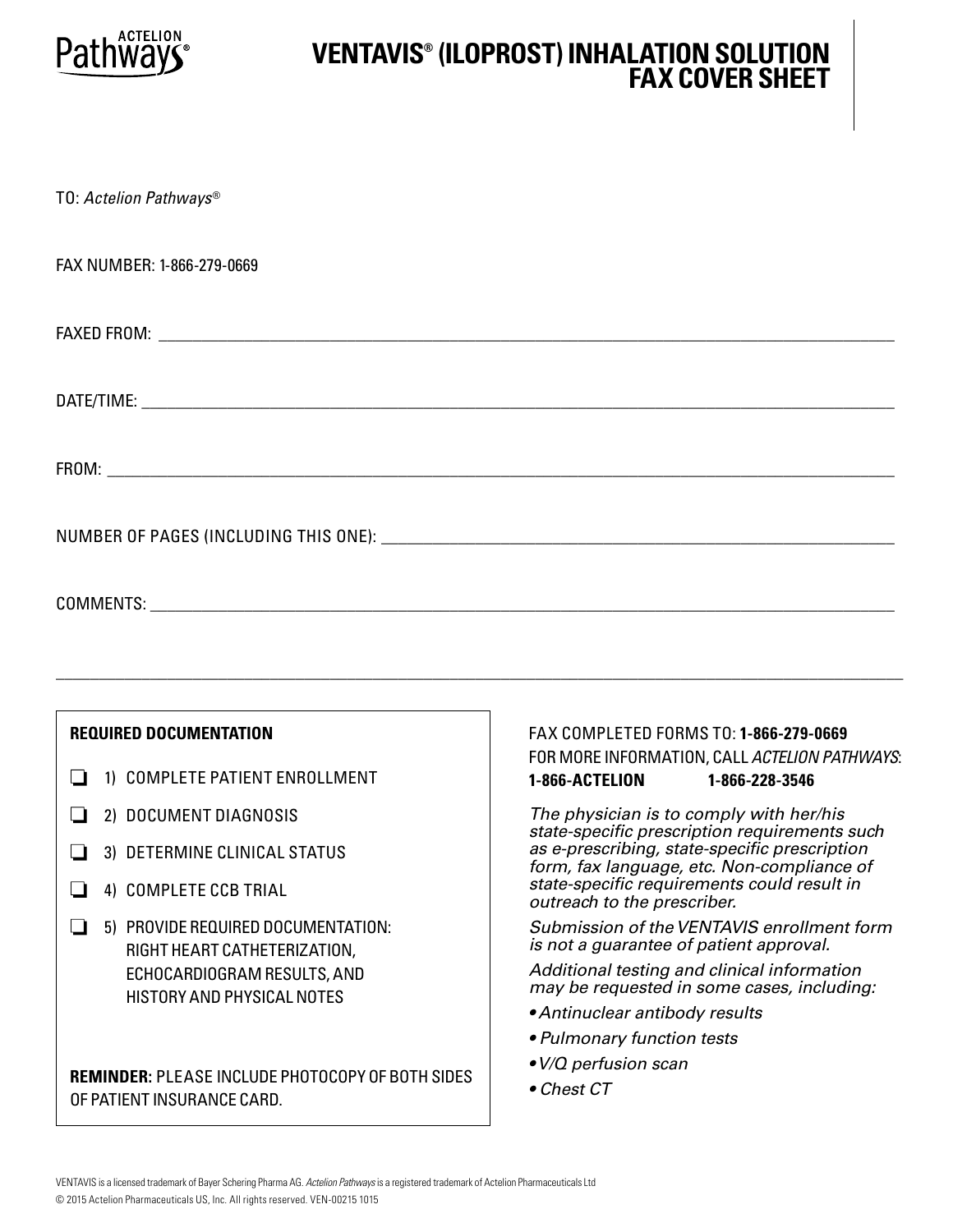

# **VENTAVIS PATIENT ENROLLMENT FOR**

| <b>VENTAVIS<sup>®</sup></b> (iloprost) Inhalation Solution<br>2.5 mcg or 5 mcg (10 mcg/mL) inhalation via I-neb® AAD® System, as tolerated. 6 to 9 times per day<br>during waking hours.<br>Start with 2.5 mcg × 1. If tolerated, go to 5 mcg (10 mcg/mL) ongoing. If not tolerated, resume 2.5 mcg.<br>If patient is maintained at 5 mcg (10 mcg/mL) dose and repeatedly experiences extended treatment times, |                                                                                                                                                                                                                                                                                       |          |                                                                                                 |                                 |                                                                                                                                                                                            | Fax To: 1-866-279-0669<br>PO Box 826, South San Francisco, CA 94083-0826<br>Phone 1-866-ACTELION (1-866-228-3546) or Fax 1-866-279-0669 |                              |                          |                                                                                                                                                                                                                                                                                                                                                                                                     |             |  |
|-----------------------------------------------------------------------------------------------------------------------------------------------------------------------------------------------------------------------------------------------------------------------------------------------------------------------------------------------------------------------------------------------------------------|---------------------------------------------------------------------------------------------------------------------------------------------------------------------------------------------------------------------------------------------------------------------------------------|----------|-------------------------------------------------------------------------------------------------|---------------------------------|--------------------------------------------------------------------------------------------------------------------------------------------------------------------------------------------|-----------------------------------------------------------------------------------------------------------------------------------------|------------------------------|--------------------------|-----------------------------------------------------------------------------------------------------------------------------------------------------------------------------------------------------------------------------------------------------------------------------------------------------------------------------------------------------------------------------------------------------|-------------|--|
|                                                                                                                                                                                                                                                                                                                                                                                                                 | consider transitioning to 5 mcg (20 mcg/mL).<br>If patient is maintained at VENTAVIS 5 mcg (10 mcg/mL) for 1 month, consider transitioning to<br>VENTAVIS 5 mcq (20 mcq/mL) starting at month 2, unless contacted by physician.<br>Or please provide dosing instructions:             |          |                                                                                                 |                                 | Ship-to directions: □ Physician's office □ Patient's home □ Hospital<br>If shipped to physician's office, physician accepts delivery on behalf of<br>patient for administration in office. |                                                                                                                                         |                              |                          |                                                                                                                                                                                                                                                                                                                                                                                                     |             |  |
|                                                                                                                                                                                                                                                                                                                                                                                                                 |                                                                                                                                                                                                                                                                                       |          |                                                                                                 |                                 | Address (no PO Box):                                                                                                                                                                       |                                                                                                                                         |                              |                          |                                                                                                                                                                                                                                                                                                                                                                                                     |             |  |
|                                                                                                                                                                                                                                                                                                                                                                                                                 | Dispense 1-month supply.<br>Refills (select 1): $\Box$ 0 $\Box$ 1 $\Box$ 2 $\Box$ 3 $\Box$ 4 $\Box$ 5 $\Box$ 6 $\Box$ 7 $\Box$ 8 $\Box$ 9 $\Box$ 10 $\Box$ 11<br>Send one (1)* I-neb AAD System if this is an initial order.                                                          |          |                                                                                                 |                                 | City:                                                                                                                                                                                      |                                                                                                                                         |                              |                          |                                                                                                                                                                                                                                                                                                                                                                                                     |             |  |
| Prescription                                                                                                                                                                                                                                                                                                                                                                                                    | *If the patient resides in a remote area that does not allow for timely delivery (delivery within 8 hours),<br>two (2) I-neb AAD Systems will be dispensed.                                                                                                                           |          |                                                                                                 |                                 | State:                                                                                                                                                                                     |                                                                                                                                         |                              | $\overline{\phantom{0}}$ | ZIP:                                                                                                                                                                                                                                                                                                                                                                                                |             |  |
|                                                                                                                                                                                                                                                                                                                                                                                                                 | <b>Nursing services requested.</b> Skilled nursing visit for patient education related to therapy and disease<br>state, administration of medication as prescribed, and assessment of general status and response to<br>therapy. One to 3 visits to be provided for patient training. |          |                                                                                                 |                                 | Ship Attn:                                                                                                                                                                                 |                                                                                                                                         |                              |                          |                                                                                                                                                                                                                                                                                                                                                                                                     |             |  |
|                                                                                                                                                                                                                                                                                                                                                                                                                 | <b>Patient training:</b><br>Specialty pharmacy to conduct<br>initial patient training; initial<br>training with I-neb Insight™<br>breathing monitor required.<br>Or please provide patient training instructions:                                                                     |          | initial patient training; initial<br>training with I-neb Insight<br>breathing monitor required. | PAH treatment center to conduct |                                                                                                                                                                                            |                                                                                                                                         | PRESCRIPTIONS MUST BE FAXED. |                          | I certify that the above therapy ordered is medically necessary and that the<br>information provided is accurate to the best of my knowledge. Further, I hereby<br>authorize Actelion Pathways® ("the Hub") to transmit this prescription to<br>the dispensing pharmacy. PHYSICIAN SIGNATURE (REQUIRED TO VALIDATE<br>PRESCRIPTION). Physician attests this is his/her legal signature (NO STAMPS). |             |  |
|                                                                                                                                                                                                                                                                                                                                                                                                                 | Follow-up nursing visits as ordered by physician to ensure patient is proficient in medication use and I-neb<br>AAD System administration.                                                                                                                                            |          |                                                                                                 |                                 |                                                                                                                                                                                            |                                                                                                                                         |                              |                          | PHYSICIAN SIGNATURE (no stamps) (substitution permitted)                                                                                                                                                                                                                                                                                                                                            | <b>DATE</b> |  |
|                                                                                                                                                                                                                                                                                                                                                                                                                 | Check this box to order a nursing visit to conduct an I-neb Insight download to measure<br>patient compliance and assess patient breathing technique.                                                                                                                                 |          |                                                                                                 |                                 |                                                                                                                                                                                            |                                                                                                                                         |                              |                          |                                                                                                                                                                                                                                                                                                                                                                                                     |             |  |
|                                                                                                                                                                                                                                                                                                                                                                                                                 | week(s) post therapy initiation.                                                                                                                                                                                                                                                      |          |                                                                                                 |                                 |                                                                                                                                                                                            |                                                                                                                                         |                              |                          | <b>PHYSICIAN SIGNATURE (no stamps) (dispense as written)</b>                                                                                                                                                                                                                                                                                                                                        | <b>DATE</b> |  |
|                                                                                                                                                                                                                                                                                                                                                                                                                 | REQUIRED: PLEASE PROVIDE COPIES OF PATIENT'S CURRENT MEDICAL INSURANCE AND PRESCRIPTION CARDS.                                                                                                                                                                                        |          |                                                                                                 |                                 |                                                                                                                                                                                            |                                                                                                                                         |                              |                          |                                                                                                                                                                                                                                                                                                                                                                                                     |             |  |
|                                                                                                                                                                                                                                                                                                                                                                                                                 |                                                                                                                                                                                                                                                                                       |          |                                                                                                 |                                 |                                                                                                                                                                                            |                                                                                                                                         |                              |                          |                                                                                                                                                                                                                                                                                                                                                                                                     |             |  |
| Specialty<br>Pharmacy                                                                                                                                                                                                                                                                                                                                                                                           | Indicate specialty pharmacy preference:<br>If no preference is indicated, this referral will be sent to the appropriate specialty pharmacy based on<br>the patient's existing insurance benefits.                                                                                     |          |                                                                                                 |                                 |                                                                                                                                                                                            |                                                                                                                                         |                              |                          | Benefit verification only. Do not send drug at this time.<br>Request pre-training demonstration visit only at this time.                                                                                                                                                                                                                                                                            |             |  |
|                                                                                                                                                                                                                                                                                                                                                                                                                 | Name:                                                                                                                                                                                                                                                                                 |          |                                                                                                 | $DEA#$ :                        |                                                                                                                                                                                            |                                                                                                                                         |                              |                          | NPI #:                                                                                                                                                                                                                                                                                                                                                                                              |             |  |
|                                                                                                                                                                                                                                                                                                                                                                                                                 | Name of facility:                                                                                                                                                                                                                                                                     |          |                                                                                                 | MD specialty:                   |                                                                                                                                                                                            |                                                                                                                                         |                              |                          | Tax ID $#$ :                                                                                                                                                                                                                                                                                                                                                                                        |             |  |
|                                                                                                                                                                                                                                                                                                                                                                                                                 | Contact name and phone #:                                                                                                                                                                                                                                                             |          |                                                                                                 | State license #:                |                                                                                                                                                                                            |                                                                                                                                         |                              |                          | Phone #:                                                                                                                                                                                                                                                                                                                                                                                            |             |  |
| <b>Physician</b><br>Information                                                                                                                                                                                                                                                                                                                                                                                 | Address:                                                                                                                                                                                                                                                                              | City:    |                                                                                                 |                                 | ▼∥<br>State:                                                                                                                                                                               | ZIP:                                                                                                                                    |                              |                          | Fax $#$ :                                                                                                                                                                                                                                                                                                                                                                                           |             |  |
|                                                                                                                                                                                                                                                                                                                                                                                                                 | Name:                                                                                                                                                                                                                                                                                 |          |                                                                                                 |                                 |                                                                                                                                                                                            |                                                                                                                                         |                              |                          | DOB:                                                                                                                                                                                                                                                                                                                                                                                                |             |  |
|                                                                                                                                                                                                                                                                                                                                                                                                                 | Address:                                                                                                                                                                                                                                                                              |          | City:                                                                                           |                                 |                                                                                                                                                                                            |                                                                                                                                         | State:                       | $\overline{\phantom{0}}$ | ZIP:                                                                                                                                                                                                                                                                                                                                                                                                |             |  |
|                                                                                                                                                                                                                                                                                                                                                                                                                 | Preferred language, if not English:                                                                                                                                                                                                                                                   |          |                                                                                                 |                                 | Phone #:                                                                                                                                                                                   |                                                                                                                                         |                              |                          | Male Female<br>Sex:                                                                                                                                                                                                                                                                                                                                                                                 |             |  |
| Patient<br>Information                                                                                                                                                                                                                                                                                                                                                                                          | Caregiver name:                                                                                                                                                                                                                                                                       |          |                                                                                                 |                                 | Relationship:                                                                                                                                                                              |                                                                                                                                         |                              |                          | Alternate phone #:                                                                                                                                                                                                                                                                                                                                                                                  |             |  |
|                                                                                                                                                                                                                                                                                                                                                                                                                 | Primary insurance company:                                                                                                                                                                                                                                                            |          |                                                                                                 |                                 |                                                                                                                                                                                            |                                                                                                                                         |                              |                          | Phone #:                                                                                                                                                                                                                                                                                                                                                                                            |             |  |
|                                                                                                                                                                                                                                                                                                                                                                                                                 | Policyholder name:                                                                                                                                                                                                                                                                    |          |                                                                                                 |                                 | ID#                                                                                                                                                                                        |                                                                                                                                         |                              |                          | Group/policy #:                                                                                                                                                                                                                                                                                                                                                                                     |             |  |
|                                                                                                                                                                                                                                                                                                                                                                                                                 | Secondary insurance name:                                                                                                                                                                                                                                                             |          |                                                                                                 |                                 |                                                                                                                                                                                            |                                                                                                                                         |                              |                          | Phone #:                                                                                                                                                                                                                                                                                                                                                                                            |             |  |
|                                                                                                                                                                                                                                                                                                                                                                                                                 | Policyholder name:                                                                                                                                                                                                                                                                    |          |                                                                                                 |                                 | ID#                                                                                                                                                                                        |                                                                                                                                         |                              |                          | Group/policy #:                                                                                                                                                                                                                                                                                                                                                                                     |             |  |
| Insurance Information                                                                                                                                                                                                                                                                                                                                                                                           | Prescription<br>coverage name:                                                                                                                                                                                                                                                        | Phone #: |                                                                                                 |                                 | ID#                                                                                                                                                                                        |                                                                                                                                         |                              |                          | Group/policy #:                                                                                                                                                                                                                                                                                                                                                                                     |             |  |

By signing below. I authrize in prelations, pharmaceuticals US, hc., its affiliates, apents, heat pharmaceutical about mer promations") to share presonal and health information about me related to my Actelion PAH therapies

| <b>Patient Name (Print):</b> |  |
|------------------------------|--|
|------------------------------|--|

| Patient Name (Print): | Patient or Parent/Guardian/Representative<br><b>I</b> Signature: |
|-----------------------|------------------------------------------------------------------|
|                       |                                                                  |

**Date: I** If this form is signed by someone who is not the patient listed, describe the signer's legal authority to act for the patient:

VENTAVIS is a licensed trademark of Bayer Schering Pharma AG*. Actelion Pathways* is a registered trademark of Actelion Pharmaceuticals Ltd<br>I-neb, AAD, and I-neb Insight are trademarks of or belonging to Koninklijke Philip © 2015 Actelion Pharmaceuticals US, Inc. All rights reserved. VEN-00215 1015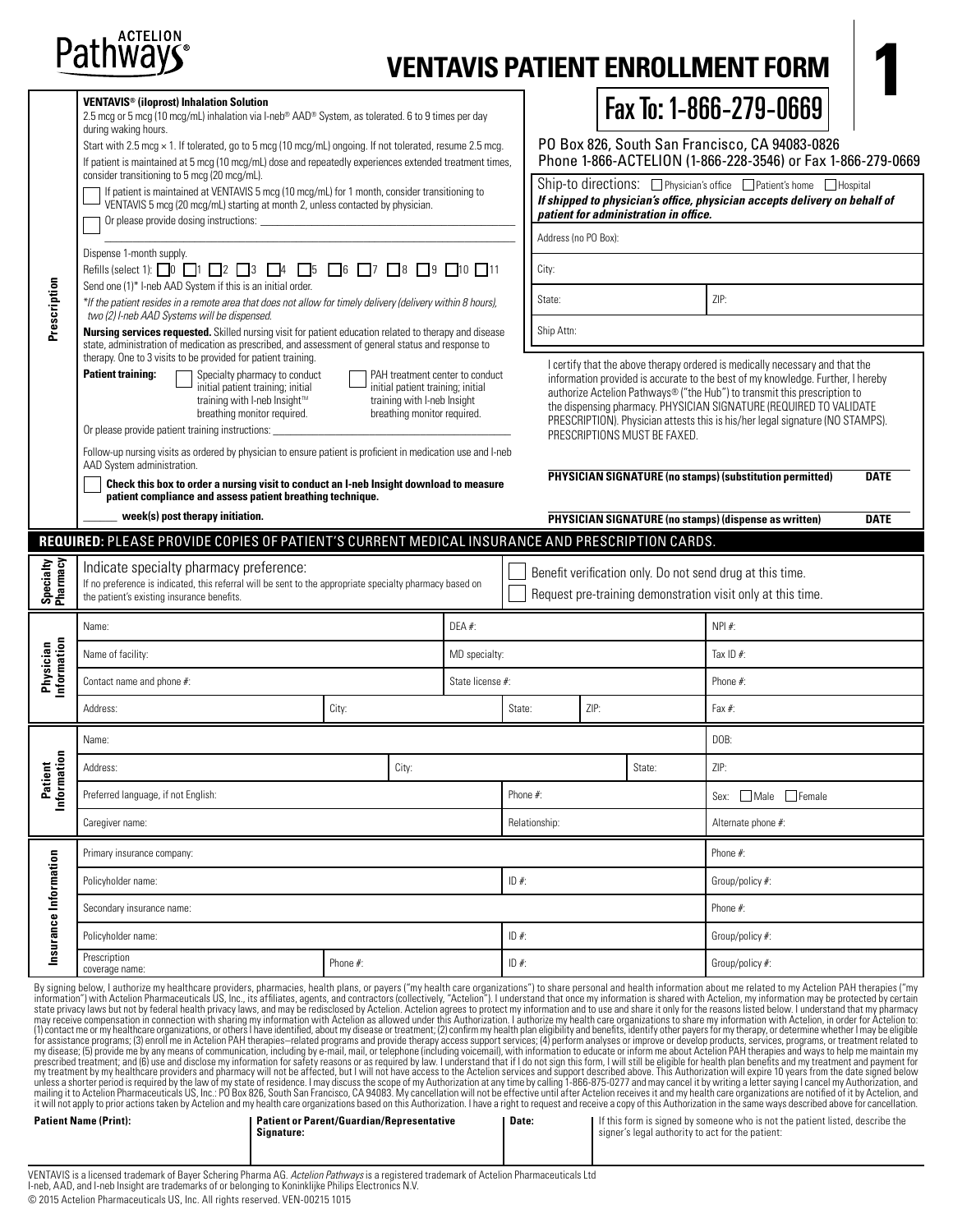

### **2 DOCUMENT DIAGNOSIS**

Fax To: 1-866-279-0669

|  | Date: <u>______________</u> |  |
|--|-----------------------------|--|

It is the responsibility of the Prescriber to complete this form with information that most accurately and completely describes the condition of the patient, regardless of the potential impact on insurance coverage or reimbursement. Actelion makes no representation that the diagnosis information printed on this form is accurate or complete or that it will support insurance coverage or reimbursement.

Please select the diagnosis information that most accurately and completely describes the signs, symptoms, and condition of the patient:

 \_\_\_\_\_\_\_\_\_\_\_\_\_\_\_\_\_\_\_\_\_\_\_\_\_\_\_\_\_\_\_\_\_\_\_\_\_\_\_\_\_\_\_\_\_\_\_\_\_\_\_\_\_\_\_\_\_\_\_\_\_\_\_\_\_\_\_\_\_\_\_\_\_\_\_\_\_\_\_\_\_\_\_\_\_ \_\_\_\_\_\_\_\_\_\_\_\_\_\_\_\_\_\_\_\_\_\_\_\_\_\_\_\_\_\_\_\_\_\_\_\_\_\_\_\_\_\_\_\_\_\_\_\_\_\_\_\_\_\_\_\_\_\_\_\_\_\_\_\_\_\_\_\_\_\_\_\_\_\_\_\_\_\_\_\_\_\_\_\_\_ \_\_\_\_\_\_\_\_\_\_\_\_\_\_\_\_\_\_\_\_\_\_\_\_\_\_\_\_\_\_\_\_\_\_\_\_\_\_\_\_\_\_\_\_\_\_\_\_\_\_\_\_\_\_\_\_\_\_\_\_\_\_\_\_\_\_\_\_\_\_\_\_\_\_\_\_\_\_\_\_\_\_\_\_\_ \_\_\_\_\_\_\_\_\_\_\_\_\_\_\_\_\_\_\_\_\_\_\_\_\_\_\_\_\_\_\_\_\_\_\_\_\_\_\_\_\_\_\_\_\_\_\_\_\_\_\_\_\_\_\_\_\_\_\_\_\_\_\_\_\_\_\_\_\_\_\_\_\_\_\_\_\_\_\_\_\_\_\_\_\_

\_\_\_\_\_\_\_\_\_\_\_\_\_\_\_\_\_\_\_\_\_\_\_\_\_\_\_\_\_\_\_\_\_\_\_\_\_\_\_\_\_\_\_\_\_\_\_\_\_\_\_\_\_\_\_\_\_\_\_\_\_\_\_\_\_\_\_\_\_\_\_\_\_\_\_\_\_\_\_\_\_\_\_\_\_

### **DIAGNOSIS—THE FOLLOWING ICD-9/ICD-10 CODES DO NOT SUGGEST APPROVAL, COVERAGE, OR REIMBURSEMENT FOR SPECIFIC USES OR INDICATIONS. (CHECK THE BOX FOR THE APPROPRIATE CODE BELOW.)**

ICD-9 416.0/ICD-10 I27.0 Primary pulmonary hypertension

- $\Box$  ICD-9 416.8/ICD-10 I27.2 Other chronic pulmonary heart diseases
- $\Box$  Other:

### **MEDICAL RATIONALE FOR OTHER**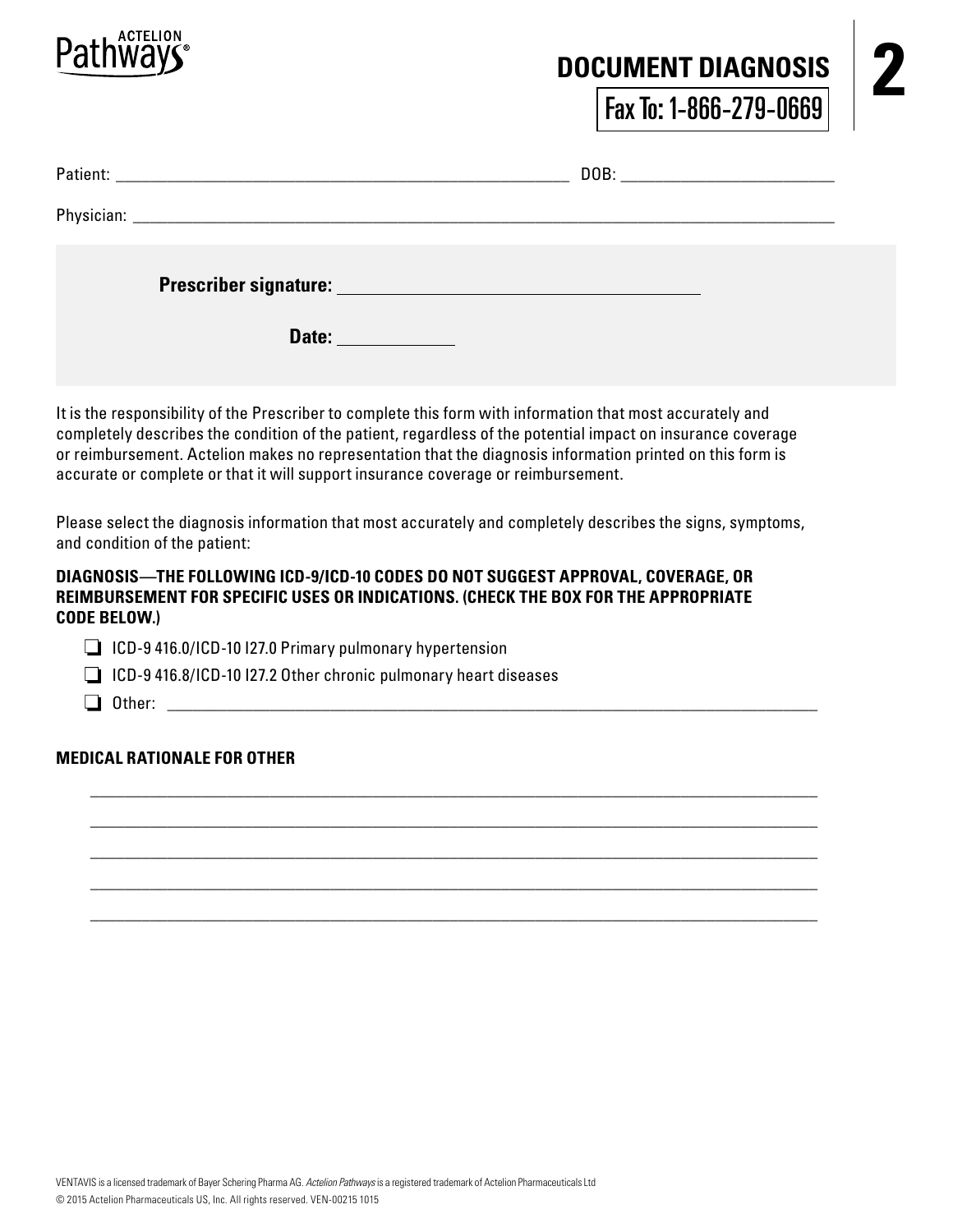

# DETERMINE PAH CLINICAL STATUS **3**

Fax To: 1-866-279-0669

|   | Date: ______________                                                                                                     |
|---|--------------------------------------------------------------------------------------------------------------------------|
|   | <b>NYHA/WHO Functional Class: (Check only one)</b>                                                                       |
|   | $\Box$ Class III                                                                                                         |
|   | $\Box$ Class IV                                                                                                          |
|   |                                                                                                                          |
|   |                                                                                                                          |
|   | <b>Clinical Signs and Symptoms: (Check all appropriate)</b><br>$\Box$ Fatigue                                            |
|   | $\Box$ Shortness of breath or dyspnea on exertion                                                                        |
|   | 6-minute walk: ____________________ meters Date of evaluation: _________________                                         |
| ப | Chest pain or pressure                                                                                                   |
|   | Syncope or near syncope                                                                                                  |
|   | Edema or fluid retention                                                                                                 |
|   | Increasing limitation of physical activity                                                                               |
|   |                                                                                                                          |
|   | <b>Course of Illness: (Check all appropriate)</b>                                                                        |
|   | Evidence of worsening heart failure (eg, rales on physical exam, worsening edema, increased<br>NT-proBNP, increased CRP) |
|   | Worsening pulmonary hemodynamics (eg, mPAP, RAP, PVR, CO)                                                                |
|   | Decreasing 6-minute walk test                                                                                            |
|   | Change in functional class                                                                                               |
|   | Worsening dyspnea on exertion                                                                                            |
|   | Change in patient-reported symptoms (eg, increased fatigue)                                                              |
| ப | Other: _________                                                                                                         |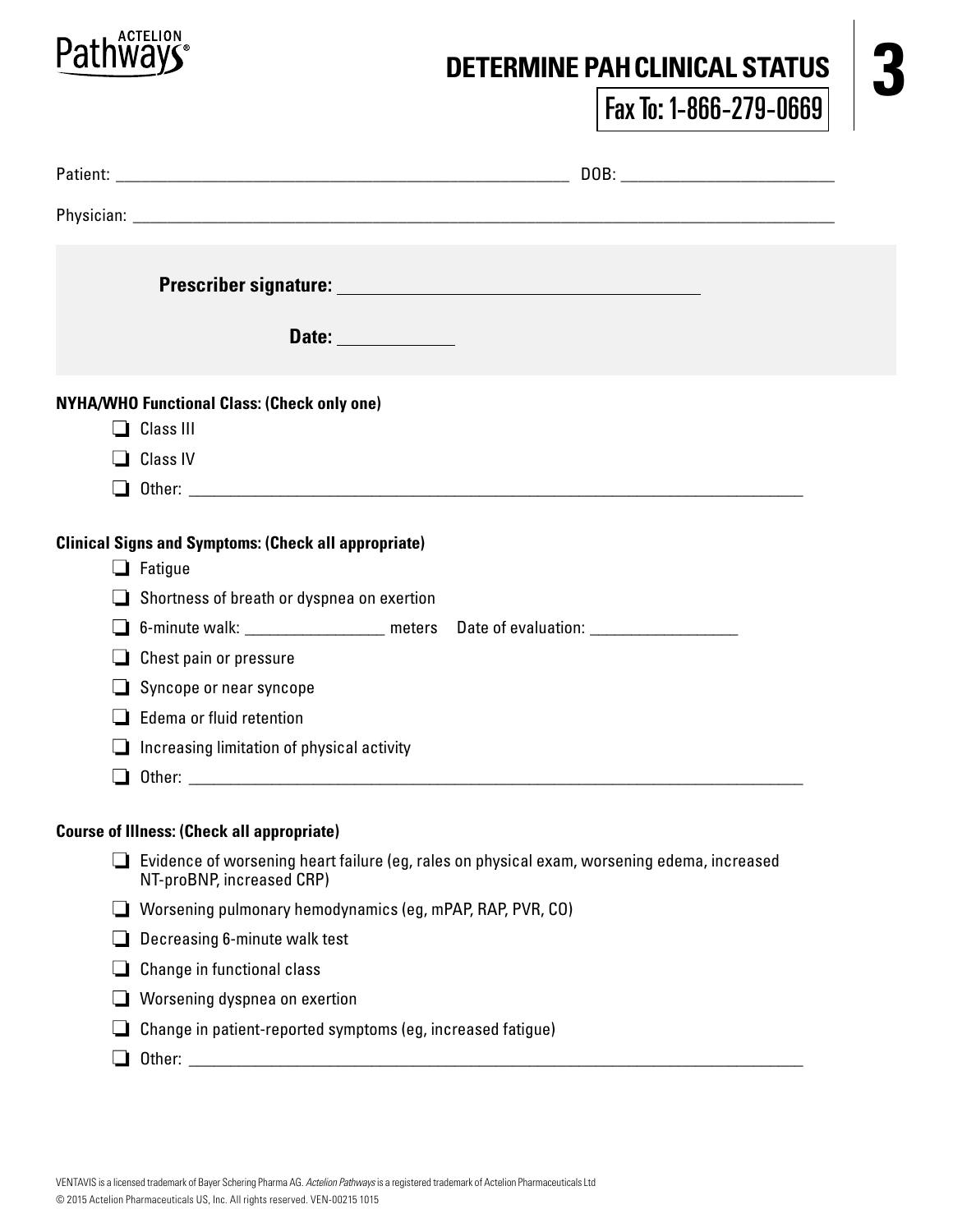

## **4 COMPLETE CALCIUM CHANNEL**<br>**ELOCKER TRIAL BLOCKER TRIAL**

Fax To: 1-866-279-0669

|  | Date: ______________ |  |
|--|----------------------|--|

Prior to the initiation of VENTAVIS® (iloprost) Inhalation Solution, Medicare policy requires documentation that a calcium channel blocker (CCB) has been tried, failed, or considered and ruled out.<sup>1</sup>

The above named patient was trialed as follows:

### **A CCB WAS NOT TRIALED BECAUSE:**

- Patient did not meet ACCP Guidelines<sup>2</sup> for Vasodilator Response (ie, a fall in mPAP ≥10 mmHg to ≤40 mmHg, with an unchanged or increased cardiac output)  $\Box$  Patient is hemodynamically unstable or has history of postural hypotension
- Patient has systemic hypotension (SBP ≤90 mmHg)
- Patient has depressed cardiac output (cardiac index ≤2.4 L/min/m2 )
- $\Box$  Patient has known hypersensitivity
- $\Box$  Patient has documented bradycardia or second- or third-degree heart block
- $\Box$  Patient has signs of right-sided heart failure
- $\Box$  Other:
- **OR**

### **THE FOLLOWING CCB WAS TRIALED:**

 $CCB:$ 

*With the following response:* 

- **Pulmonary arterial pressure continued to rise**
- Disease continued to progress or patient remained symptomatic
- $\Box$  Patient hypersensitive or allergic
- $\Box$  Adverse event:
- $\Box$  Patient became hemodynamically unstable
- Other: \_\_\_\_\_\_\_\_\_\_\_\_\_\_\_\_\_\_\_\_\_\_\_\_\_\_\_\_\_\_\_\_\_\_\_\_\_\_\_\_\_\_\_\_\_\_\_\_\_\_\_\_\_\_\_\_\_\_\_\_\_\_\_\_\_\_\_\_\_\_\_\_\_\_\_\_\_\_\_

References: 1. Centers for Medicare and Medicaid Services. Local coverage determination (LCD): nebulizers. http://www.cms.gov/medicare-coverage-database. Accessed September 22, 2015. **2.** McLaughlin VV, Archer SL, Badesch DB, et al. ACCF/AHA 2009 expert consensus document on pulmonary hypertension. *J Am Coll Cardiol.* 2009;53:1573-1619.